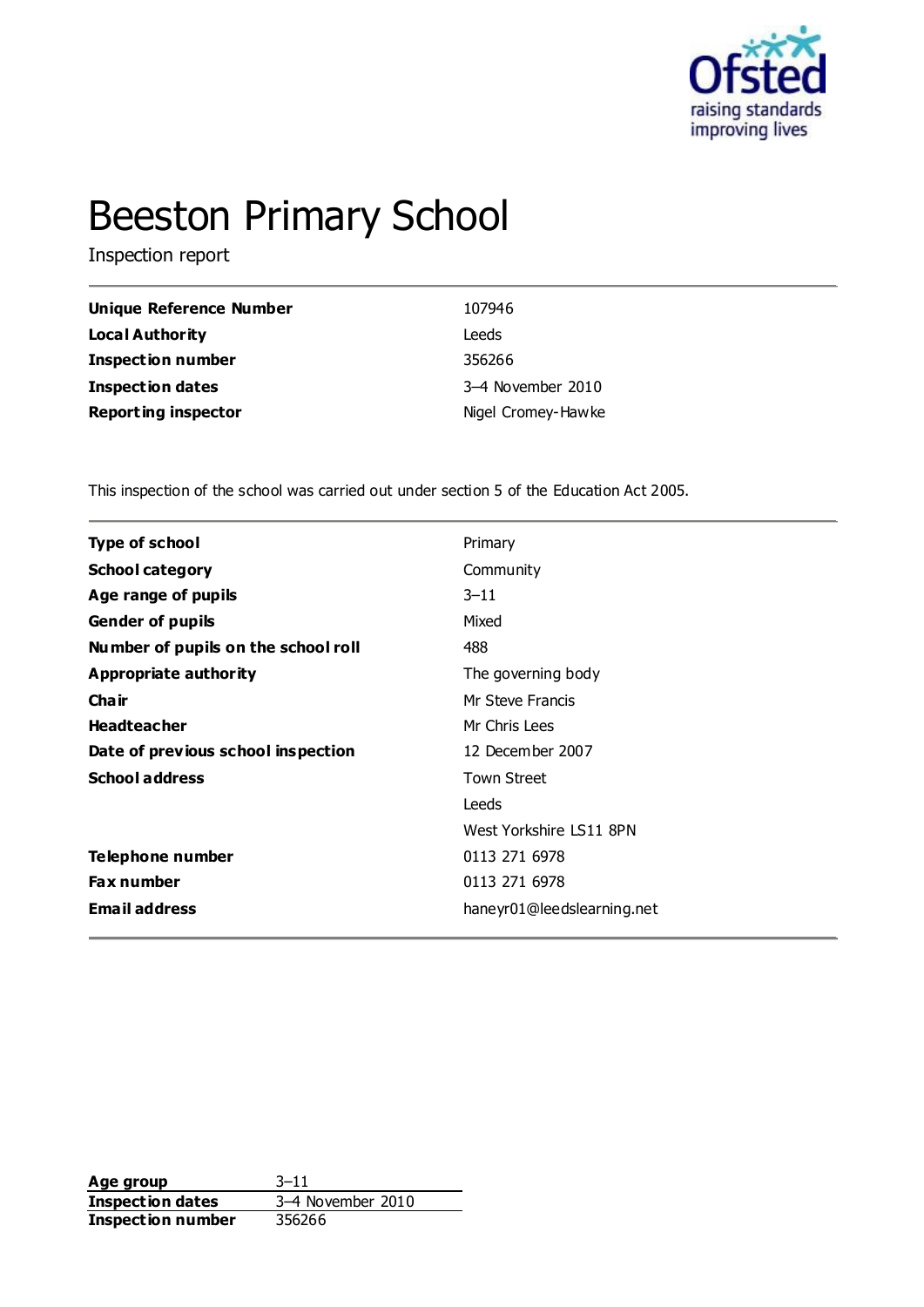The Office for Standards in Education, Children's Services and Skills (Ofsted) regulates and inspects to achieve excellence in the care of children and young people, and in education and skills for learners of all ages. It regulates and inspects childcare and children's social care, and inspects the Children and Family Court Advisory Support Service (Cafcass), schools, colleges, initial teacher training, work-based learning and skills training, adult and community learning, and education and training in prisons and other secure establishments. It assesses council children's services, and inspects services for looked after children, safeguarding and child protection.

Further copies of this report are obtainable from the school. Under the Education Act 2005, the school must provide a copy of this report free of charge to certain categories of people. A charge not exceeding the full cost of reproduction may be made for any other copies supplied.

If you would like a copy of this document in a different format, such as large print or Braille, please telephone 0300 1234 234, or email **[enquiries@ofsted.gov.uk](mailto:enquiries@ofsted.gov.uk)**.

You may copy all or parts of this document for non-commercial educational purposes, as long as you give details of the source and date of publication and do not alter the documentation in any way.

To receive regular email alerts about new publications, including survey reports and school inspection reports, please visit our website and go to 'Subscribe'.

Royal Exchange Buildings St Ann's Square Manchester M2 7LA T: 0300 1234 234 Textphone: 0161 618 8524 E: **[enquiries@ofsted.gov.uk](mailto:enquiries@ofsted.gov.uk)**

W: **[www.ofsted.gov.uk](http://www.ofsted.gov.uk/)**

© Crown copyright 2010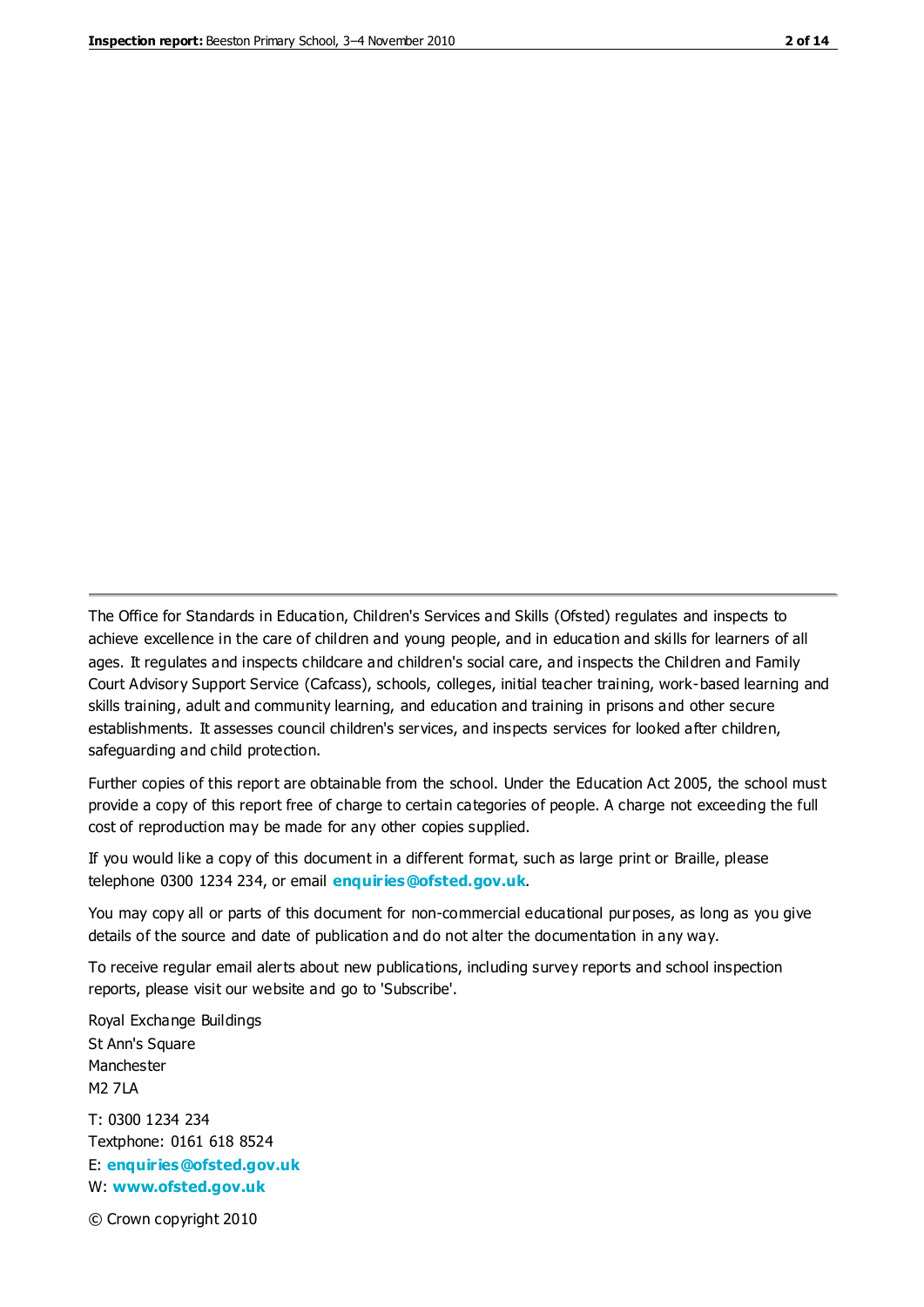# **Introduction**

This inspection was carried out by four additional inspectors. They visited 17 lessons, observing 17 teachers and all classes. They also held meetings with members of the governing body, staff, groups of pupils, and parents and carers. They observed the school's work, and looked at a wide range of documentation, including development planning, self-evaluation records, policies and performance data. Questionnaires from 108 parents and carers and 124 pupils were scrutinised.

The inspection team reviewed many aspects of the school's work. It looked in detail at the following.

- Whether pupils' attainment and achievement has recovered after the dip in performance over the last two years.
- $\blacksquare$  How well the curriculum meets the needs of all pupils, especially the more able.
- $\blacksquare$  How well leaders and managers at all levels monitor the quality of teaching and learning and drive improvement in their areas.

# **Information about the school**

Most pupils in this larger-than-average primary school are White British. A very small minority speak English as an additional language. The number of pupils with special educational needs and/or disabilities, including those with a statement of special educational needs, is below average. The proportion of pupils known to be eligible for a free school meal is above average. The school has a number of awards, including Healthy Schools status, Artsmark Gold and the Inclusion Chartermark. The school operates its own breakfast club. The school is currently undergoing major building work to provide capacity for its increasing roll.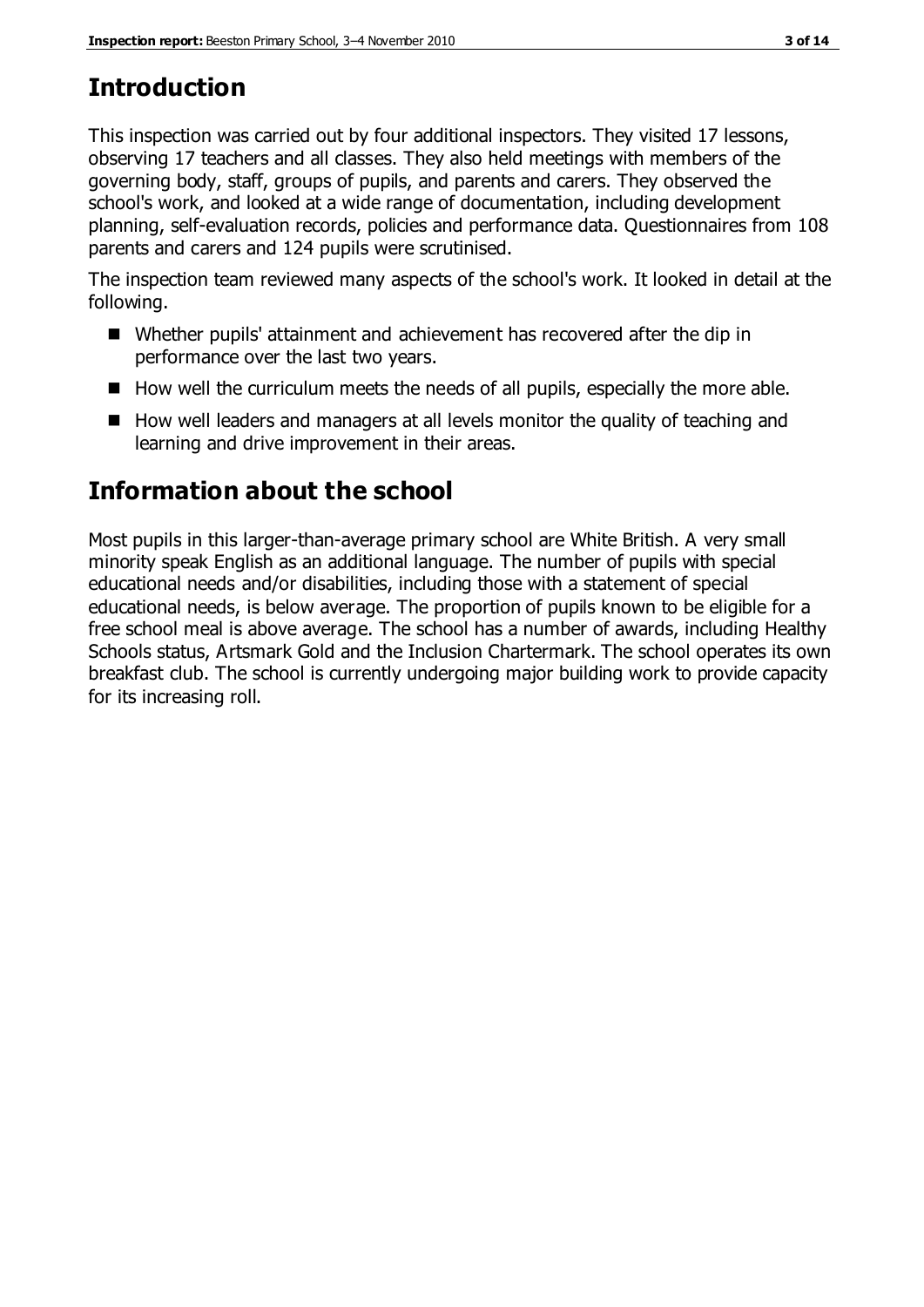**Inspection grades: 1 is outstanding, 2 is good, 3 is satisfactory, and 4 is inadequate** Please turn to the glossary for a description of the grades and inspection terms

# **Inspection judgements**

#### **The school's capacity for sustained improvement 3**

#### **Main findings**

This is a satisfactory school. It has some good features and makes a significant difference to the personal development of many of its pupils. The vast majority of parents and carers are supportive of its work.

The school's leaders are tackling pupils' previous underachievement well and are moving the school forward with energy and purpose. The majority of children enter Nursery at levels below those typical for their age and make good progress as a result of the good teaching, care, and leadership and management there. Pupils enter Year 1 with broadly average attainment. They make satisfactory progress in Key Stages 1 and 2. Previous weaknesses in the progress of boys and pupils with special educational needs and/or disabilities have been overcome and their progress is satisfactory. Attainment by the time pupils leave in Year 6 is broadly average. Some weaknesses in writing remain in some year groups and these are being addressed. Teaching is satisfactory, with some that is good. In the satisfactory lessons, a lack of pace and challenge, particularly for the more able, and insufficient guidance on how to produce good-quality work, results in a slowing of progress for some pupils. The satisfactory curriculum is being updated and already has strengths in the arts, sport and provision of extra-curricular activities. There is an effective programme of personal, social and health education that helps to promote pupils' good awareness of the need to lead a healthy lifestyle. Pupils' spiritual, moral, social and cultural understanding is good. Pupils' development of skills to help them prepare for the next stage of their learning is satisfactory, being held back by average attendance and satisfactory literacy and numeracy skills.

The school is a delightfully warm, colourful and welcoming environment as a result of the good care, guidance and support. Pupils say they enjoy their learning and their behaviour is good. Community cohesion is also good, especially at school and local levels. Governors support the school satisfactorily. Through its increasingly effective self-evaluation practices the school has a more accurate understanding of its strengths and weaknesses but monitoring of teaching and learning, especially by subject leaders is, as yet, underdeveloped. Some aspects of school improvement planning also lack detail and, as a result, leaders and managers do not always have a clear understanding of what needs to be done to bring about improvement, nor the means to effectively evaluate the impact of any improvement actions. Consequently, the schools' capacity for sustained improvement is satisfactory, but improving as new ways of working and higher expectations are embedded across the school.

#### **What does the school need to do to improve further?**

■ Improve attainment and achievement in English and mathematics by ensuring that the quality of learning and progress is good or better in all lessons, by: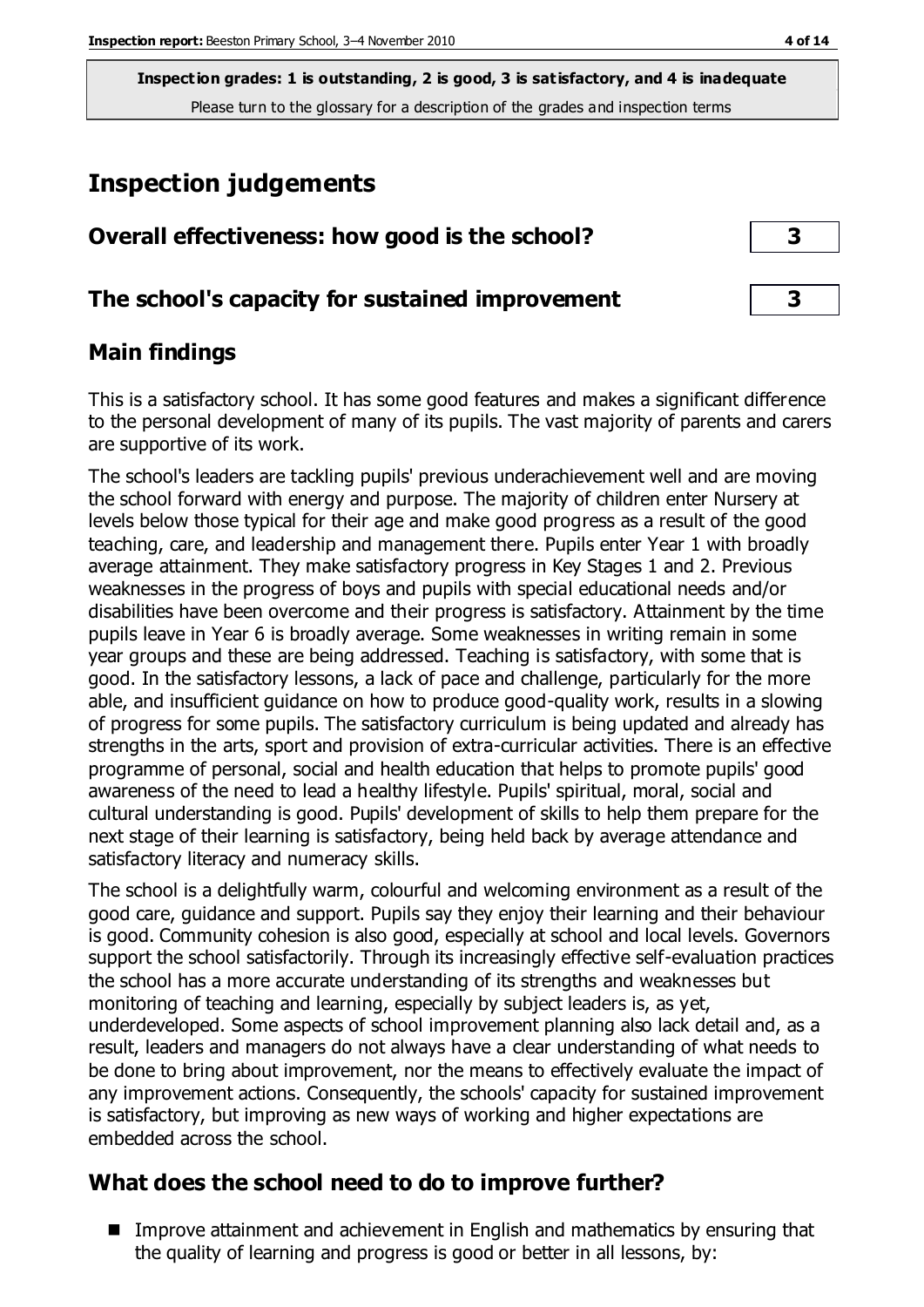**Inspection grades: 1 is outstanding, 2 is good, 3 is satisfactory, and 4 is inadequate** Please turn to the glossary for a description of the grades and inspection terms

- providing more challenging work that matches the needs of all pupils, especially for the more able
- $-$  ensuring that teaching is lively and lessons are conducted at a good pace
- embedding the good assessment practice seen in some lessons across the school, so that all pupils know what they need to do to produce good quality work
- further developing pupils' writing skills so that they can better communicate their learning.
- Monitor the quality of teaching and learning more systematically and ensure that development planning is more sharply focused, so that leaders and managers at all levels have a clearer understanding of what needs to be done to bring about improvement and the impact of their actions can be evaluated more effectively.
- $\blacksquare$  Up to 40% of the schools whose overall effectiveness is judged satisfactory may receive a monitoring visit by an Ofsted inspector before their next section 5 inspection.

#### **Outcomes for individuals and groups of pupils 3**

Learning is satisfactory and enjoyable in the majority of lessons, with pupils engaged as a result of the satisfactory and sometimes good teaching. Pupils acquire knowledge, develop understanding and learn and practise their skills satisfactorily. They are keen to succeed, mostly apply themselves well in lessons and often work at a good pace when provided with appropriate tasks and guidance. The school rightly evaluates pupils' achievement as satisfactory. Most pupils enter Year 1 with attainment in the basic skills typical for their age. More accurate assessment arrangements introduced over the last two years have enabled the school to track pupils' progress more effectively. Previous underachievement across the school in 2008 and in mathematics in 2009 has been successfully tackled. Steps taken to improve boys' achievement have also been successful. Standards in science have been improved and are now slightly above average. By the end of Year 6 attainment is broadly average, although the number of pupils exceeding the levels expected for their age in English and mathematics is below average. School data and lesson observation show that the large majority of pupils, including those with special educational needs and/or disabilities, and the small number who speak English as an additional language, now make at least satisfactory progress. Some make good progress. Attainment in writing remains underdeveloped in some year groups, which limits some pupils' ability to communicate their learning effectively.

Pupils say they feel safe and well looked after. Behaviour is good. The school places a high priority on developing pupils' understanding of healthy living, reflecting its awards. Pupils also make a good contribution to the daily running of the school, through the effective school council, the pupils' Harmony Group, and by taking on responsibilities as playground buddies and classroom helpers. Community involvement, especially through links with the parish church is good. Pupils' spiritual, moral, social and cultural development is good, with strengths in their social development but weaknesses in their experiences of other cultures. Attendance is broadly average. Together with the satisfactory promotion of key skills, including information and communication technology (ICT), this means that pupils are prepared satisfactorily for the next stage in their education.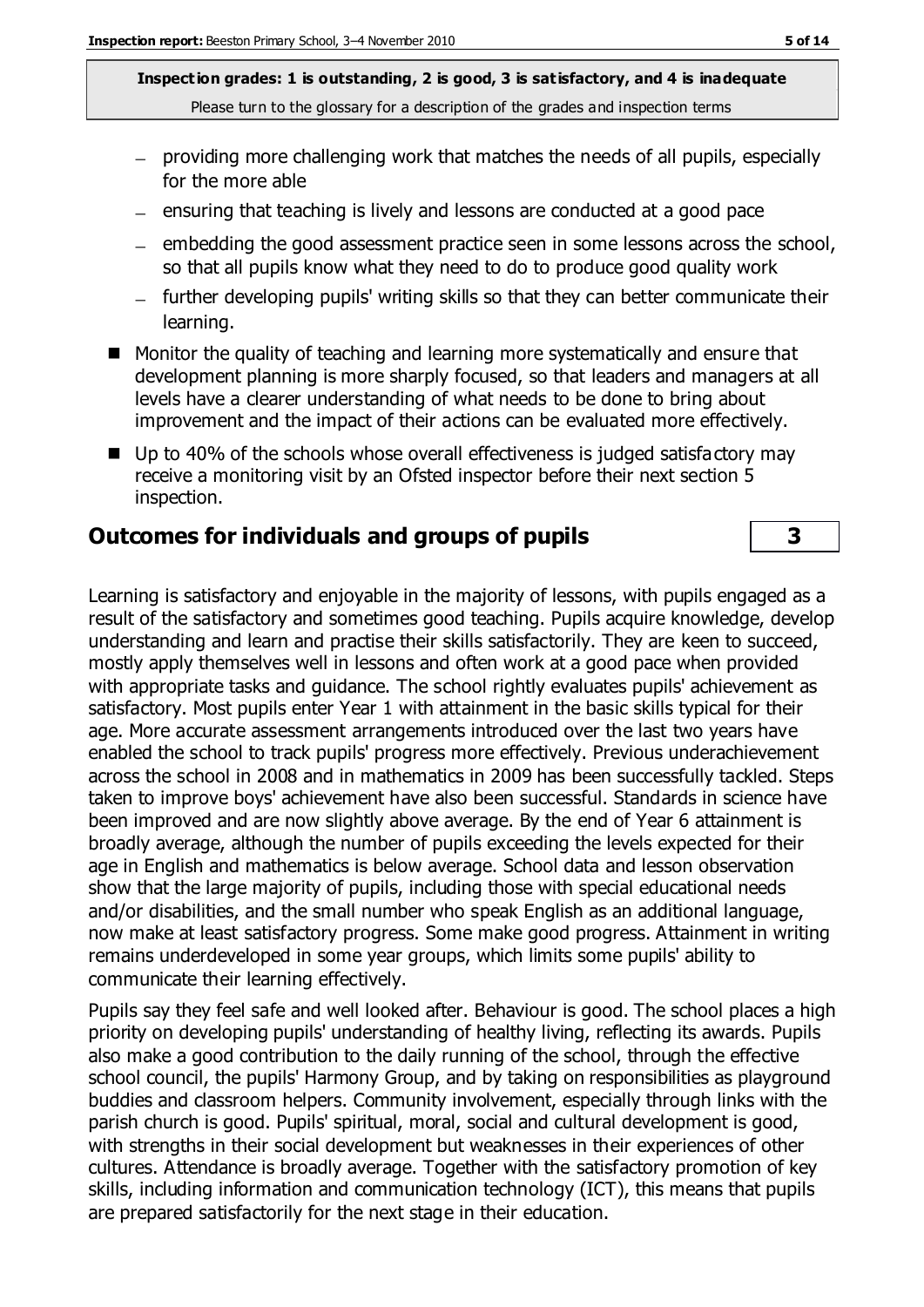# **Inspection grades: 1 is outstanding, 2 is good, 3 is satisfactory, and 4 is inadequate**

Please turn to the glossary for a description of the grades and inspection terms

These are the grades for pupils' outcomes

| Pupils' achievement and the extent to which they enjoy their learning                                                     | 3                       |
|---------------------------------------------------------------------------------------------------------------------------|-------------------------|
| Taking into account:<br>Pupils' attainment <sup>1</sup>                                                                   | 3                       |
| The quality of pupils' learning and their progress                                                                        | 3                       |
| The quality of learning for pupils with special educational needs and/or disabilities<br>and their progress               | 3                       |
| The extent to which pupils feel safe                                                                                      | $\overline{\mathbf{2}}$ |
| Pupils' behaviour                                                                                                         | 2                       |
| The extent to which pupils adopt healthy lifestyles                                                                       | 2                       |
| The extent to which pupils contribute to the school and wider community                                                   | $\overline{2}$          |
| The extent to which pupils develop workplace and other skills that will contribute to<br>their future economic well-being |                         |
| Taking into account:<br>Pupils' attendance <sup>1</sup>                                                                   | 3                       |
| The extent of pupils' spiritual, moral, social and cultural development                                                   | 2                       |

<sup>1</sup> The grades for attainment and attendance are: 1 is high; 2 is above average; 3 is broadly average; and 4 is low

#### **How effective is the provision?**

Although satisfactory overall, there is some good teaching across the school. In the better lessons, good planning ensures that varied and often practical activities are provided that meet the needs of pupils. Good pace and challenge provided by the teacher stimulates their interest. The school has developed detailed assessment and tracking procedures recently. In the good lessons the results of these clearly inform teaching and help the many teaching assistants target support sessions where appropriate. The majority of lessons lack such rigour, however. In these lessons activities are not as well matched to the needs of pupils, especially the more able, and lessons lack pace and challenge. As a result progress slows and pupils lose interest. There is some good practice in providing guidance on what needs to be done to produce a good piece of work but this is often underdeveloped within satisfactory lessons. Teachers' use of the school's new marking policy is currently variable across the school.

The satisfactory curriculum is undergoing a fundamental review. Cross-curricular and themed topic approaches are being introduced. Currently the use of ICT is limited because of building work but good use is being made of the local city learning centre to provide for Years 4, 5 and 6. Provision for the more able and talented pupils is satisfactory but being developed rapidly. Successful developments within science, such as the use of improved thinking skills, are being introduced in other subject areas. The school operates a wide range of support programmes for vulnerable learners. An extensive programme of extra-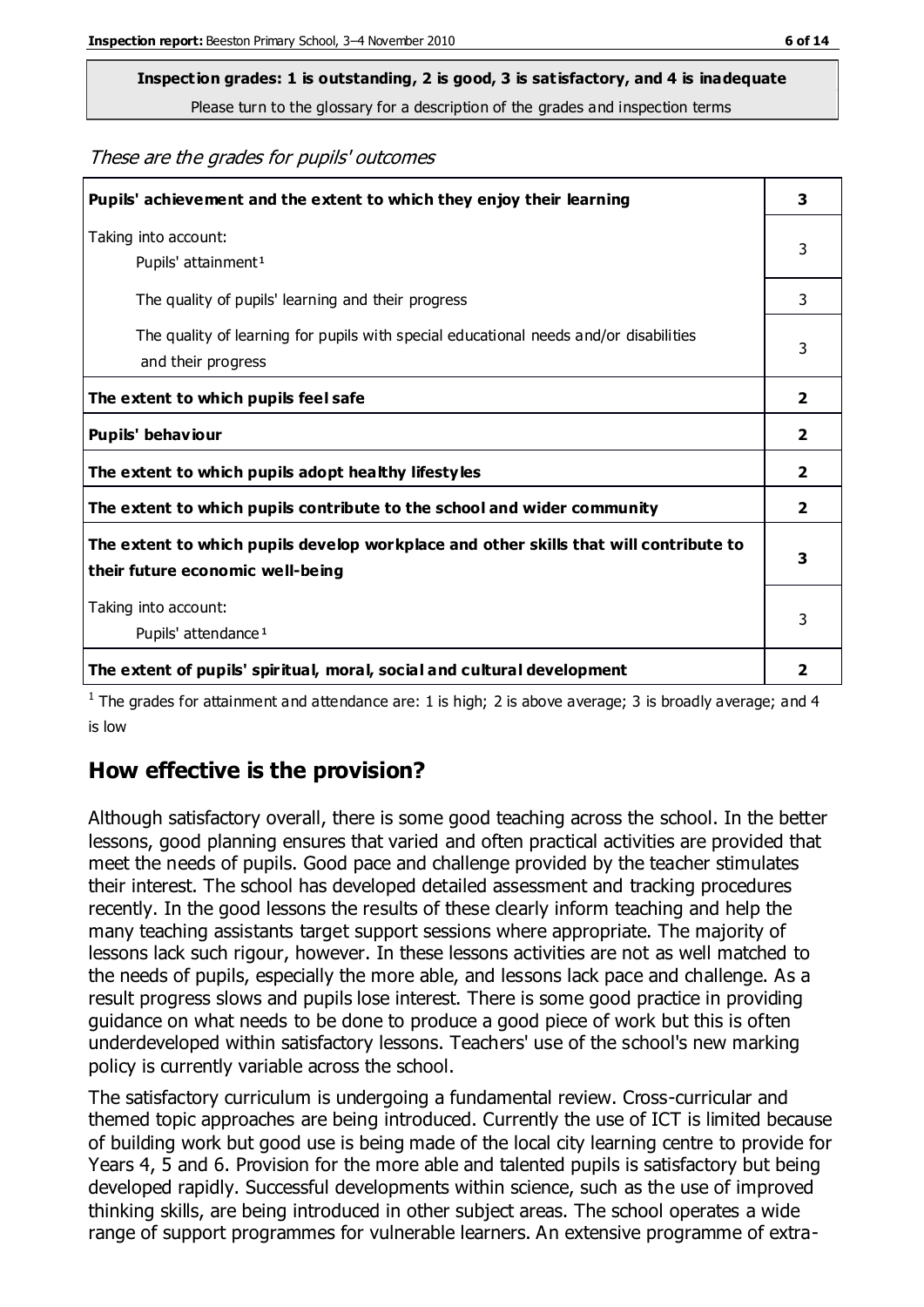#### **Inspection grades: 1 is outstanding, 2 is good, 3 is satisfactory, and 4 is inadequate** Please turn to the glossary for a description of the grades and inspection terms

curricular activities, including a residential experience, contributes well to pupils' personal development and well-being.

The school works especially well with outside agencies to support the personal development and well-being of pupils. The family support worker is very effective in this respect and the school can point to cases where its care has enabled vulnerable pupils to overcome significant barriers to learning. Regular inclusion meetings now track pupils' progress more effectively. The breakfast club is well attended but opportunities to support pupils' learning here are underdeveloped. Transition into and out of the school is good. Support for attendance is good and steps taken by the school to reduce the higher-thanaverage persistent absenteeism are beginning to have an impact. The impact of the school's provision is seen in the warm, harmonious atmosphere of the school and the positive relations between pupils and adults.

These are the grades for the quality of provision

| The quality of teaching                                                                                    |  |
|------------------------------------------------------------------------------------------------------------|--|
| Taking into account:<br>The use of assessment to support learning                                          |  |
| The extent to which the curriculum meets pupils' needs, including, where relevant,<br>through partnerships |  |
| The effectiveness of care, guidance and support                                                            |  |

#### **How effective are leadership and management?**

The headteacher has a clear vision for the school and is driving improvement forward with determination and skill. He communicates this ambition well to staff, parents and carers, and pupils. This energy is being embedded at other levels in the school. The headteacher and staff have managed the disruption to learning caused by the major building programme very well. Safeguarding procedures in this context, and overall, are good, reflecting the good care in the school. Leadership and management of subject teaching are satisfactory and improving rapidly, as new ways of working are established. Selfevaluation is broadly accurate but the school's monitoring of teaching and learning is currently weak due to the newness in post of some of its subject leaders. Some development planning lacks detail on what exactly needs to be achieved and, as a result, evaluation of the impact of improvement actions is not always as meaningful as it should be. The promotion of equal opportunities is satisfactory, with variability in the quality of teaching, but gaps in pupils' performance being reduced. Discrimination is extremely rare and when encountered is dealt with well. Partnership working is good, especially with nearby schools and the community centre for diversity and cohesion. As a result, community cohesion is very strong at school and local levels but overall good as international links have only recently been established and are yet to prove effective. Engagement with parents and carers is good, especially over the new facilities being provided. The governing body knows the strengths and areas for development in the school and provides satisfactory support and challenge.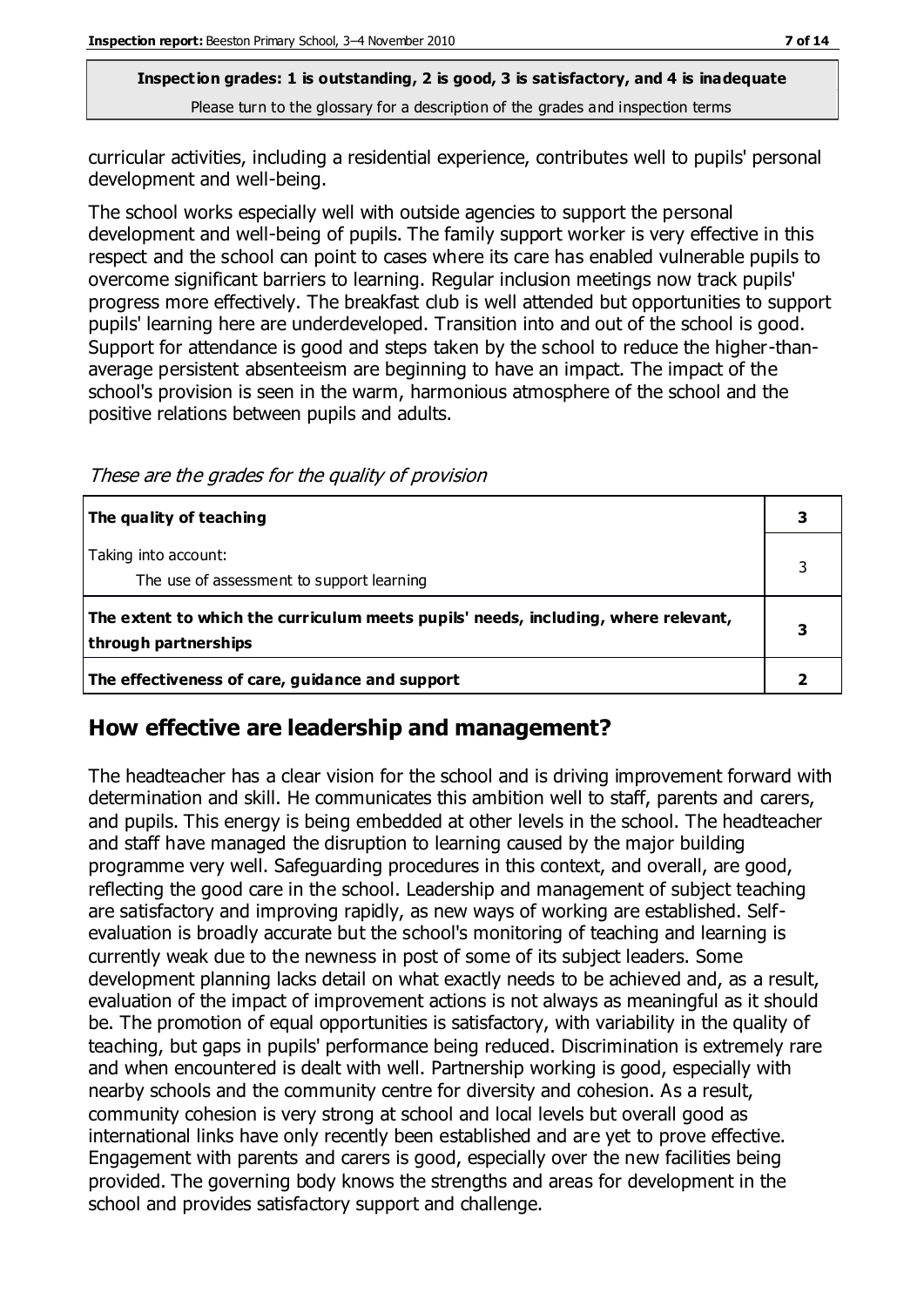**Inspection grades: 1 is outstanding, 2 is good, 3 is satisfactory, and 4 is inadequate**

Please turn to the glossary for a description of the grades and inspection terms

These are the grades for leadership and management

| The effectiveness of leadership and management in embedding ambition and driving<br>improvement                                                                  | 3                       |
|------------------------------------------------------------------------------------------------------------------------------------------------------------------|-------------------------|
| Taking into account:<br>The leadership and management of teaching and learning                                                                                   | 3                       |
| The effectiveness of the governing body in challenging and supporting the<br>school so that weaknesses are tackled decisively and statutory responsibilities met | 3                       |
| The effectiveness of the school's engagement with parents and carers                                                                                             | 2                       |
| The effectiveness of partnerships in promoting learning and well-being                                                                                           | $\overline{\mathbf{2}}$ |
| The effectiveness with which the school promotes equality of opportunity and tackles<br>discrimination                                                           | 3                       |
| The effectiveness of safeguarding procedures                                                                                                                     | 2                       |
| The effectiveness with which the school promotes community cohesion                                                                                              | $\overline{2}$          |
| The effectiveness with which the school deploys resources to achieve value for money                                                                             | 3                       |

#### **Early Years Foundation Stage**

Children enter the Nursery with knowledge, understanding and skills below those typical for their age. They settle well and enjoy their time in the Early Years Foundation Stage because of the good care they receive. There is a strong focus on developing children's social, mathematical and language skills. Children's learning is well recorded and data used to inform the next stages in their learning. Parents and carers are well informed about their children's progress and teachers have a good understanding of their interests and needs. Children make good progress as a result of the good teaching in an environment that caters well for their needs. Children with special educational needs and/or disabilities, and those who are learning English as an additional language, make good progress because of the support they receive. Teachers plan a good range of activities with a good balance between those they direct and ones children choose for themselves. As a result, by the time they leave, children behave and are able to play and work well, having reached broadly expected levels across all areas of learning. Leadership and management are good. Staff training is up-to-date and welfare requirements are met. There are good plans in place for driving further improvement.

**Overall effectiveness of the Early Years Foundation Stage 2** Taking into account: Outcomes for children in the Early Years Foundation Stage 2 The quality of provision in the Early Years Foundation Stage **2** 2 The effectiveness of leadership and management of the Early Years Foundation 2

These are the grades for the Early Years Foundation Stage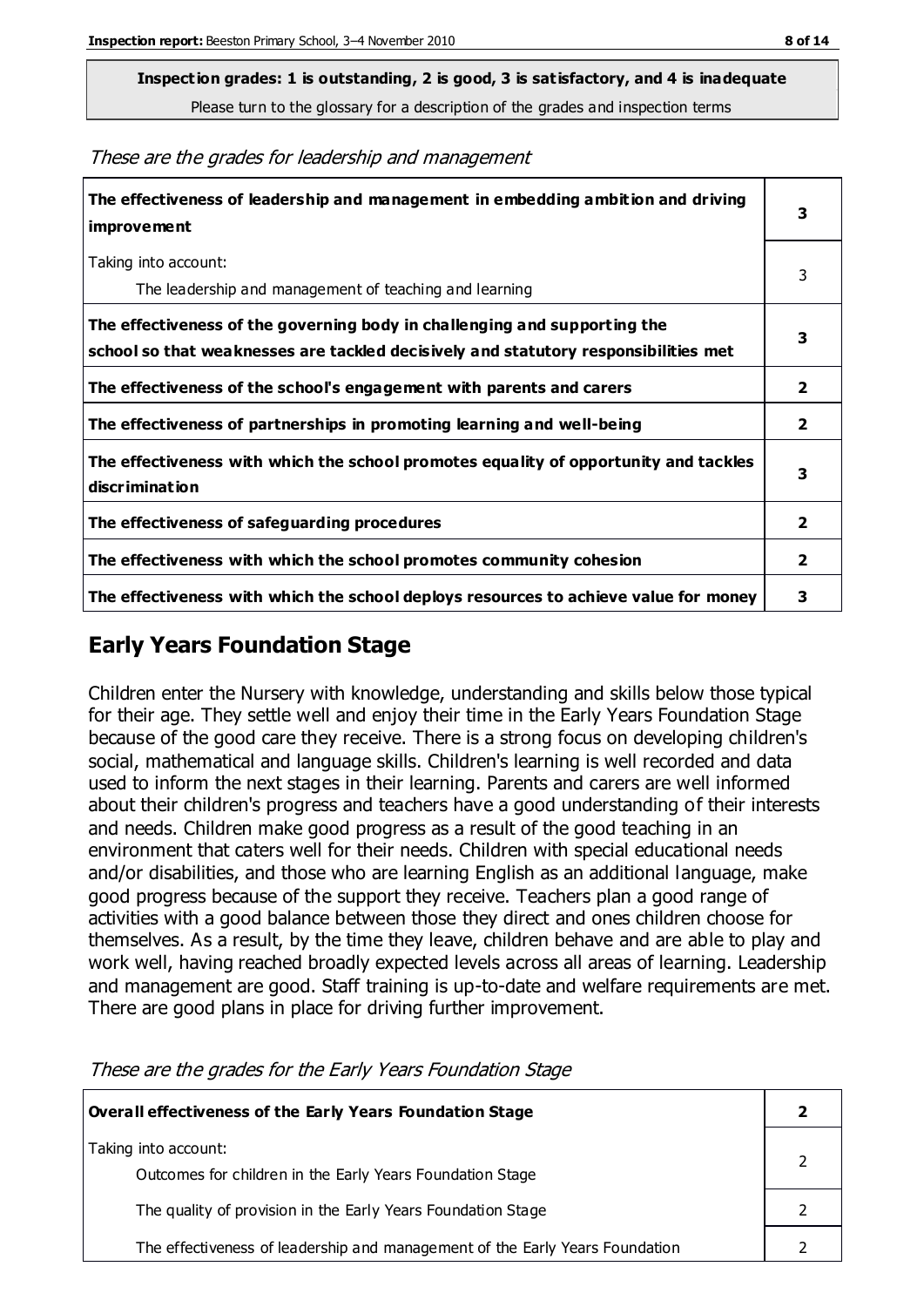**Inspection grades: 1 is outstanding, 2 is good, 3 is satisfactory, and 4 is inadequate**

Please turn to the glossary for a description of the grades and inspection terms

Stage

#### **Views of parents and carers**

The very large majority of parents and carers who returned the questionnaires are happy with most aspects of the school. They consider it provides a safe and caring environment for their children and that it is largely well led and managed. Inspectors agree with these views. A few parents and carers feel that they are not sufficiently well informed about their children's progress, that this progress is insufficient and that the school does not help them sufficiently in supporting their children's learning. A few also have concerns about how well behaviour is managed within the school, the extent to which their concerns are taken into account, how well the school promotes healthy lifestyles and how well it meets the needs of their children. Inspection evidence showed that the school's practice in these areas is at least satisfactory.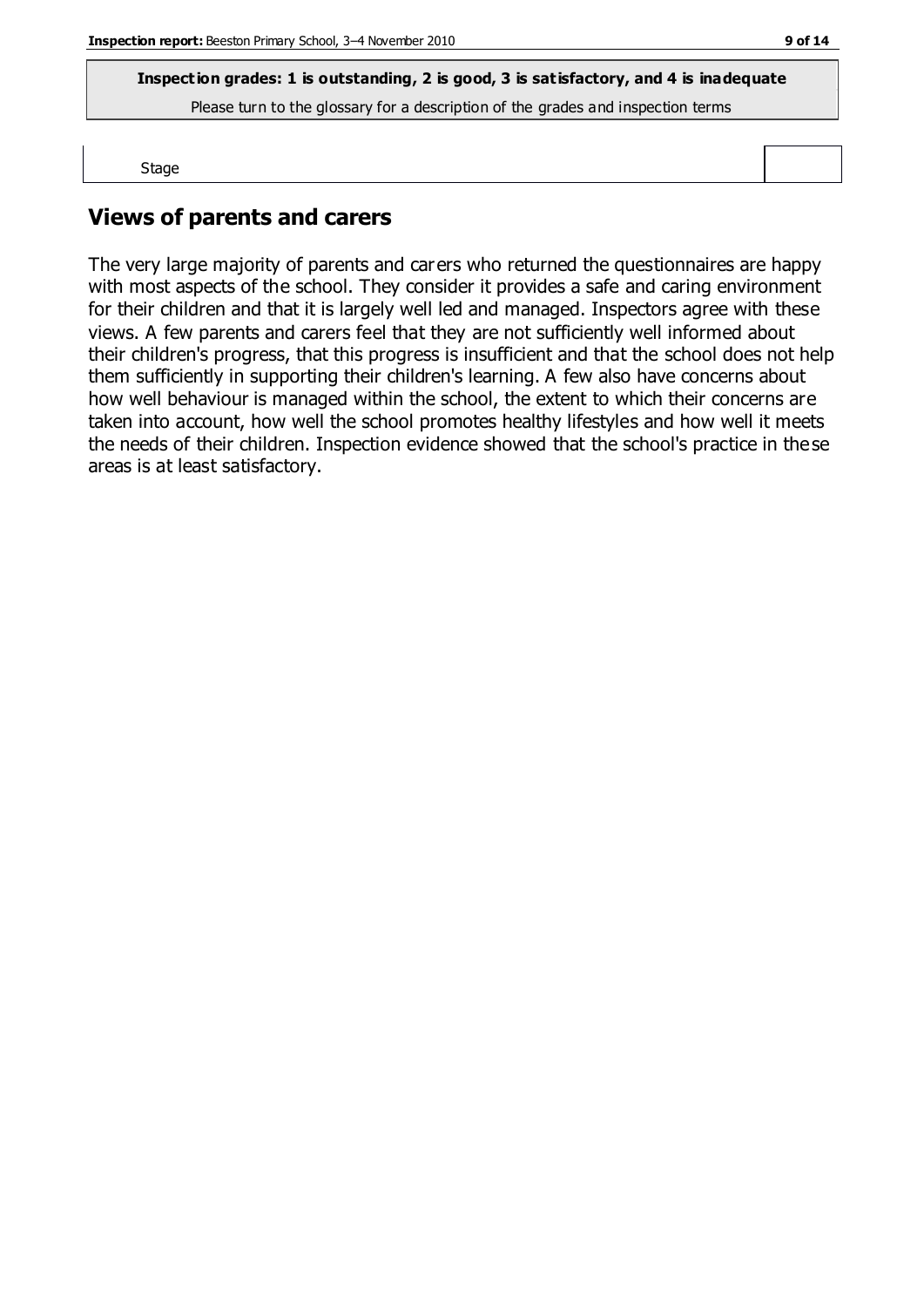#### **Responses from parents and carers to Ofsted's questionnaire**

Ofsted invited all the registered parents and carers of pupils registered at Beeston Primary School to complete a questionnaire about their views of the school.

In the questionnaire, parents and carers were asked to record how strongly they agreed with 13 statements about the school.

The inspection team received 108 completed questionnaires by the end of the on-site inspection. In total, there are 488 pupils registered at the school.

| <b>Statements</b>                                                                                                                                                                                                                                       | <b>Strongly</b><br>agree |               | Agree        |               | <b>Disagree</b> |                | <b>Strongly</b><br>disagree |                |
|---------------------------------------------------------------------------------------------------------------------------------------------------------------------------------------------------------------------------------------------------------|--------------------------|---------------|--------------|---------------|-----------------|----------------|-----------------------------|----------------|
|                                                                                                                                                                                                                                                         | <b>Total</b>             | $\frac{1}{2}$ | <b>Total</b> | $\frac{1}{2}$ | <b>Total</b>    | $\frac{0}{0}$  | <b>Total</b>                | $\frac{0}{0}$  |
| My child enjoys school                                                                                                                                                                                                                                  | 60                       | 56            | 41           | 38            | 6               | 6              | $\mathbf 0$                 | $\mathbf 0$    |
| The school keeps my child<br>safe                                                                                                                                                                                                                       | 61                       | 56            | 38           | 35            | $\overline{7}$  | 6              | $\mathbf{1}$                | $\mathbf{1}$   |
| My school informs me about<br>my child's progress                                                                                                                                                                                                       | 36                       | 33            | 58           | 54            | 13              | 12             | $\mathbf 0$                 | $\mathbf 0$    |
| My child is making enough<br>progress at this school                                                                                                                                                                                                    | 43                       | 40            | 51           | 47            | 13              | 12             | $\mathbf{1}$                | $\mathbf{1}$   |
| The teaching is good at this<br>school                                                                                                                                                                                                                  | 50                       | 46            | 51           | 47            | 6               | 6              | 0                           | $\mathbf 0$    |
| The school helps me to<br>support my child's learning                                                                                                                                                                                                   | 47                       | 44            | 46           | 43            | 13              | 12             | $\mathbf{1}$                | $\mathbf{1}$   |
| The school helps my child to<br>have a healthy lifestyle                                                                                                                                                                                                | 42                       | 39            | 55           | 51            | 10              | 9              | $\mathbf{1}$                | $\mathbf{1}$   |
| The school makes sure that<br>my child is well prepared for<br>the future (for example<br>changing year group,<br>changing school, and for<br>children who are finishing<br>school, entering further or<br>higher education, or entering<br>employment) | 36                       | 33            | 56           | 52            | 10              | 9              | $\mathbf 0$                 | $\mathbf 0$    |
| The school meets my child's<br>particular needs                                                                                                                                                                                                         | 44                       | 41            | 48           | 44            | 13              | 12             | $\mathbf 0$                 | $\mathbf 0$    |
| The school deals effectively<br>with unacceptable behaviour                                                                                                                                                                                             | 36                       | 33            | 47           | 44            | 11              | 10             | 8                           | $\overline{7}$ |
| The school takes account of<br>my suggestions and concerns                                                                                                                                                                                              | 33                       | 31            | 53           | 49            | 12              | 11             | 4                           | 4              |
| The school is led and<br>managed effectively                                                                                                                                                                                                            | 49                       | 45            | 49           | 45            | 8               | $\overline{7}$ | $\mathbf{1}$                | $\mathbf{1}$   |
| Overall, I am happy with my<br>child's experience at this<br>school                                                                                                                                                                                     | 58                       | 54            | 38           | 35            | 9               | 8              | $\overline{2}$              | $\overline{2}$ |

The table above summarises the responses that parents and carers made to each statement. The percentages indicate the proportion of parents and carers giving that response out of the total number of completed questionnaires. Where one or more parents and carers chose not to answer a particular question, the percentages will not add up to 100%.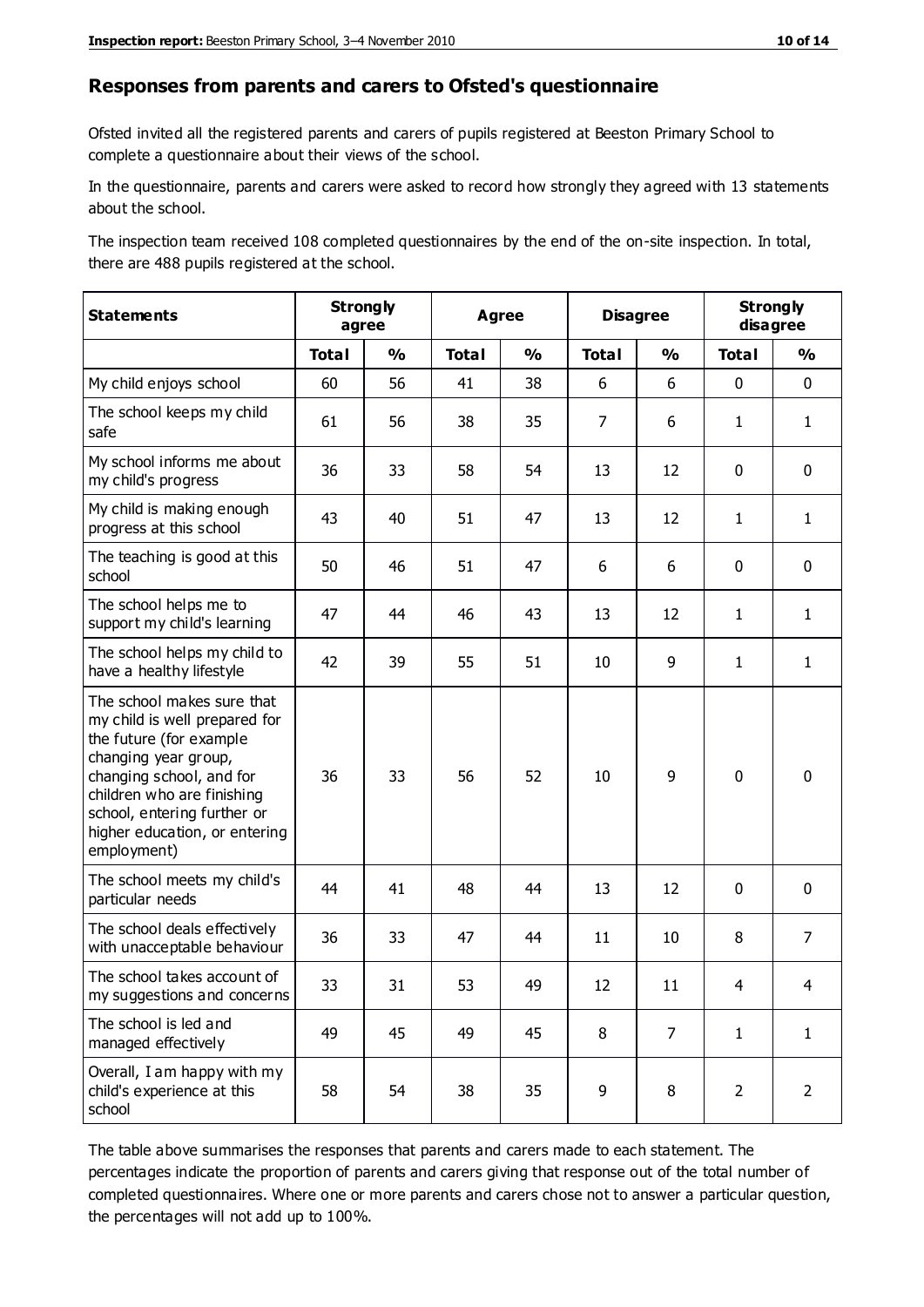### **Glossary**

| Grade   | <b>Judgement</b> | <b>Description</b>                                                                                                                                                                                                            |
|---------|------------------|-------------------------------------------------------------------------------------------------------------------------------------------------------------------------------------------------------------------------------|
| Grade 1 | Outstanding      | These features are highly effective. An outstanding school<br>provides exceptionally well for all its pupils' needs.                                                                                                          |
| Grade 2 | Good             | These are very positive features of a school. A school that<br>is good is serving its pupils well.                                                                                                                            |
| Grade 3 | Satisfactory     | These features are of reasonable quality. A satisfactory<br>school is providing adequately for its pupils.                                                                                                                    |
| Grade 4 | Inadequate       | These features are not of an acceptable standard. An<br>inadequate school needs to make significant improvement<br>in order to meet the needs of its pupils. Ofsted inspectors<br>will make further visits until it improves. |

#### **What inspection judgements mean**

#### **Overall effectiveness of schools**

|                       | Overall effectiveness judgement (percentage of schools) |      |                     |                   |
|-----------------------|---------------------------------------------------------|------|---------------------|-------------------|
| <b>Type of school</b> | <b>Outstanding</b>                                      | Good | <b>Satisfactory</b> | <b>Inadequate</b> |
| Nursery schools       | 58                                                      | 36   | 4                   | 2                 |
| Primary schools       | 8                                                       | 43   | 40                  | 9                 |
| Secondary schools     | 10                                                      | 35   | 42                  | 13                |
| Sixth forms           | 13                                                      | 39   | 45                  | 3                 |
| Special schools       | 33                                                      | 42   | 20                  | 4                 |
| Pupil referral units  | 18                                                      | 40   | 29                  | 12                |
| All schools           | 11                                                      | 42   | 38                  | 9                 |

New school inspection arrangements were introduced on 1 September 2009. This means that inspectors now make some additional judgements that were not made previously.

The data in the table above are for the period 1 September 2009 to 31 March 2010 and are the most recently published data available (see **[www.ofsted.gov.uk](http://www.ofsted.gov.uk/)**). Please note that the sample of schools inspected during the autumn and spring terms 2009/10 was not representative of all schools nationally, as weaker schools are inspected more frequently than good or outstanding schools.

Percentages are rounded and do not always add exactly to 100. Secondary school figures include those that have sixth forms, and sixth form figures include only the data specifically for sixth form inspection judgements.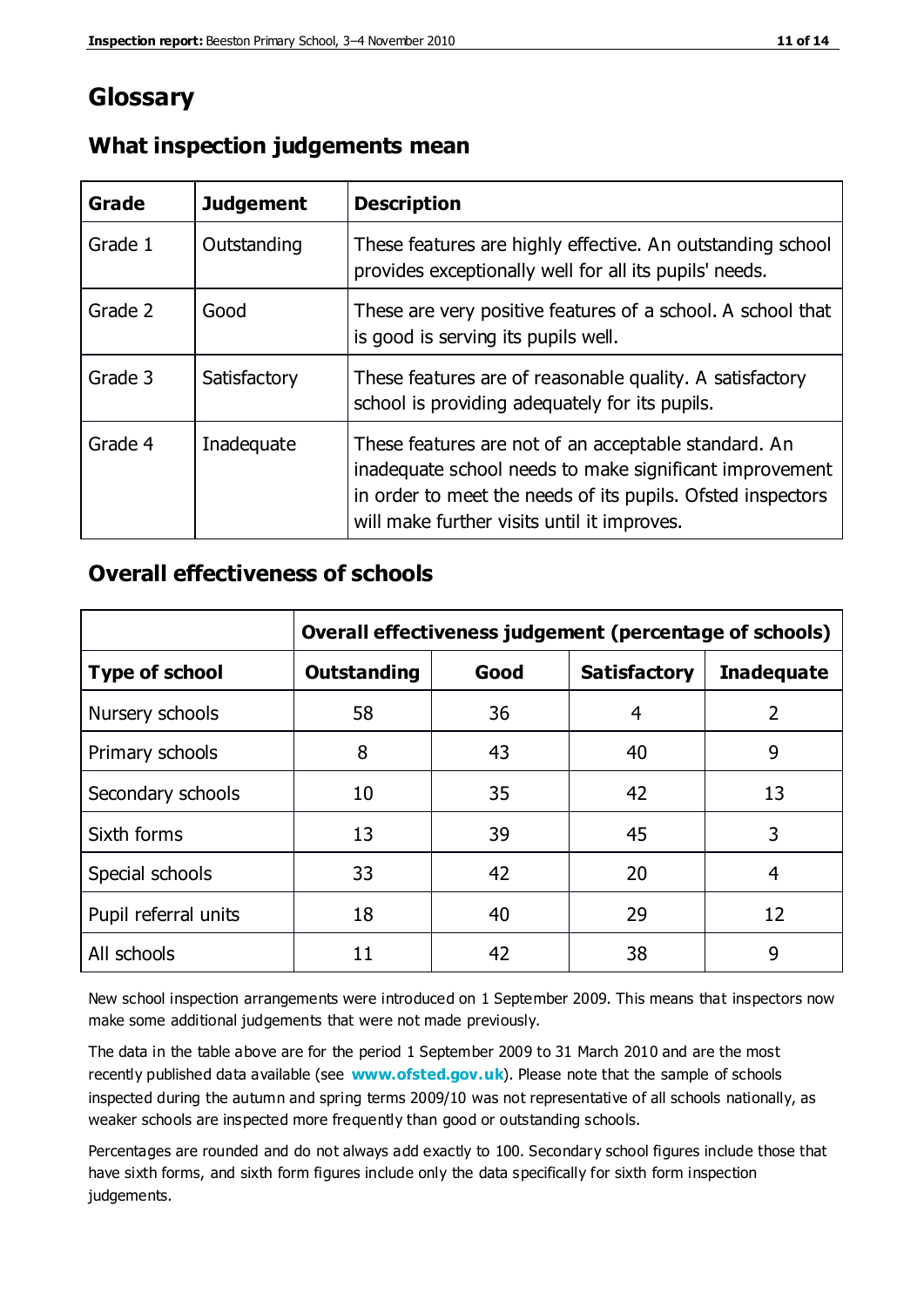# **Common terminology used by inspectors**

| Achievement:                  | the progress and success of a pupil in their learning,<br>development or training.                                                                                                                                                          |  |  |
|-------------------------------|---------------------------------------------------------------------------------------------------------------------------------------------------------------------------------------------------------------------------------------------|--|--|
| Attainment:                   | the standard of the pupils' work shown by test and<br>examination results and in lessons.                                                                                                                                                   |  |  |
| Capacity to improve:          | the proven ability of the school to continue<br>improving. Inspectors base this judgement on what<br>the school has accomplished so far and on the quality<br>of its systems to maintain improvement.                                       |  |  |
| Leadership and management:    | the contribution of all the staff with responsibilities,<br>not just the headteacher, to identifying priorities,<br>directing and motivating staff and running the school.                                                                  |  |  |
| Learning:                     | how well pupils acquire knowledge, develop their<br>understanding, learn and practise skills and are<br>developing their competence as learners.                                                                                            |  |  |
| <b>Overall effectiveness:</b> | inspectors form a judgement on a school's overall<br>effectiveness based on the findings from their<br>inspection of the school. The following judgements,<br>in particular, influence what the overall effectiveness<br>judgement will be. |  |  |
|                               | The school's capacity for sustained<br>improvement.                                                                                                                                                                                         |  |  |
|                               | Outcomes for individuals and groups of pupils.                                                                                                                                                                                              |  |  |
|                               | The quality of teaching.                                                                                                                                                                                                                    |  |  |
|                               | The extent to which the curriculum meets<br>pupils' needs, including, where relevant,<br>through partnerships.                                                                                                                              |  |  |
|                               | The effectiveness of care, guidance and<br>support.                                                                                                                                                                                         |  |  |
| Progress:                     | the rate at which pupils are learning in lessons and<br>over longer periods of time. It is often measured by<br>comparing the pupils' attainment at the end of a key                                                                        |  |  |

stage with their attainment when they started.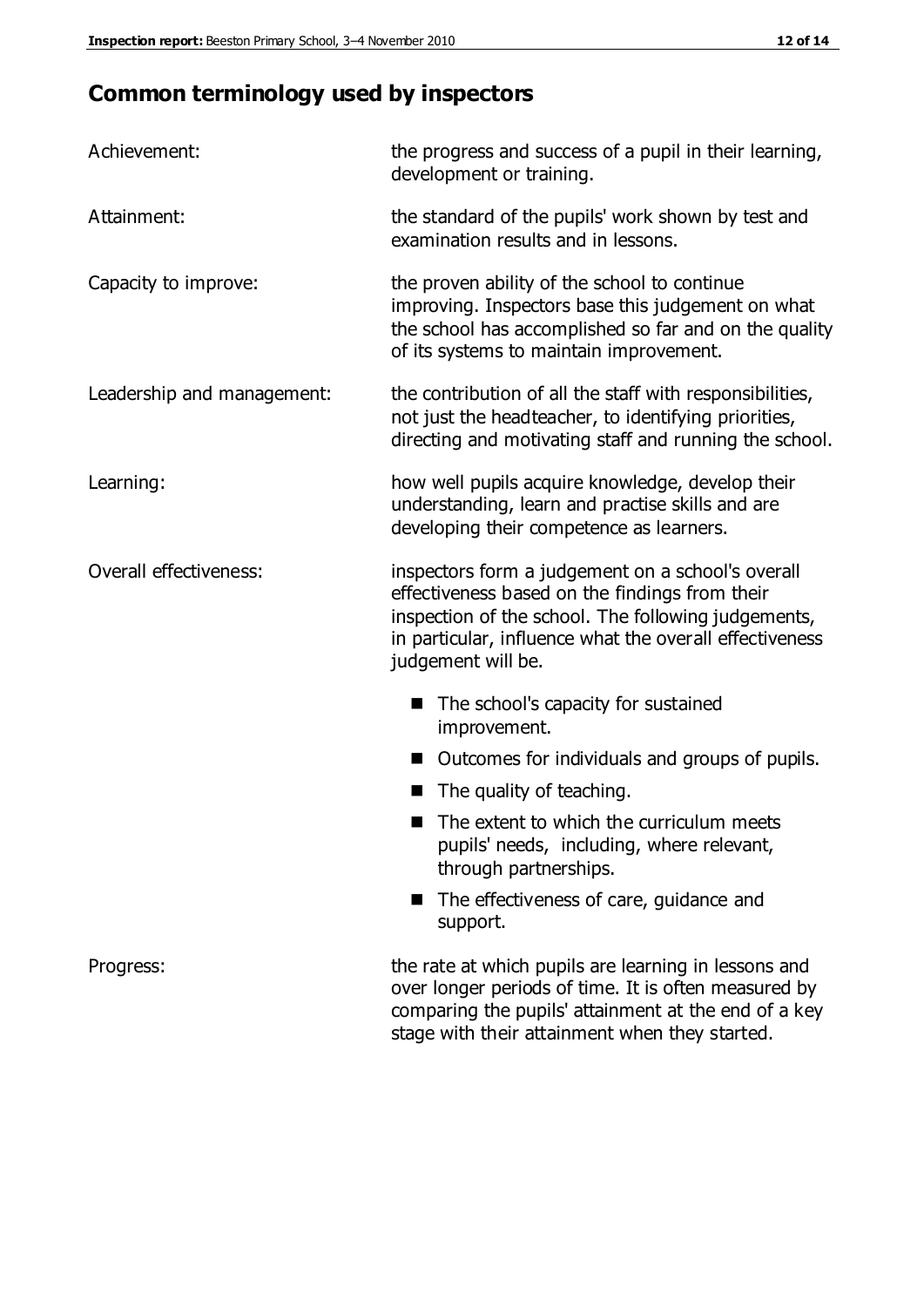#### **This letter is provided for the school, parents and carers to share with their children. It describes Ofsted's main findings from the inspection of their school.**

5 November 2010

#### Dear Pupils

#### **Inspection of Beeston Primary School, Leeds, LS11 8PN**

Thank you for the warm welcome you gave me and the team when we inspected your school recently. You were very friendly and polite, and enthusiastic about what you do.

Beeston Primary is a satisfactory school. It has some good features. The headteacher, other staff and the governing body are helping it to improve. You get a good start to your learning in the Nursery and Reception classes and make good progress there as a result of the good teaching, welfare and leadership and management there. Your progress within the rest of the school is satisfactory, and you leave the school with average standards in English and mathematics. This is because of the satisfactory teaching and range of subjects that you are provided with. The school looks after you well, with good care, guidance and support being provided by the many adults who assist the teaching staff in the school. Your behaviour is good and you take on many responsibilities within the school. Well done! You have a good sense of what it means to lead a healthy lifestyle, helped by the wide-range of sporting and other activities provided by the school. I have asked the school's leaders to consider the following points to help it to improve further.

- Raise standards in English, especially in writing, and in mathematics across all classes.
- Make sure that all your lessons are at least good by providing tasks and guidance that match your needs yet challenge you to learn more effectively, especially for those of you who learn very quickly.
- For leaders and managers to check on the quality of teaching more frequently and to make their development planning more detailed.

You can help by telling your teachers how best you learn and if you have any problems, and by attending school regularly. I wish you the best for the future.

Yours sincerely

Nigel Cromey-Hawke Lead inspector



improving lives